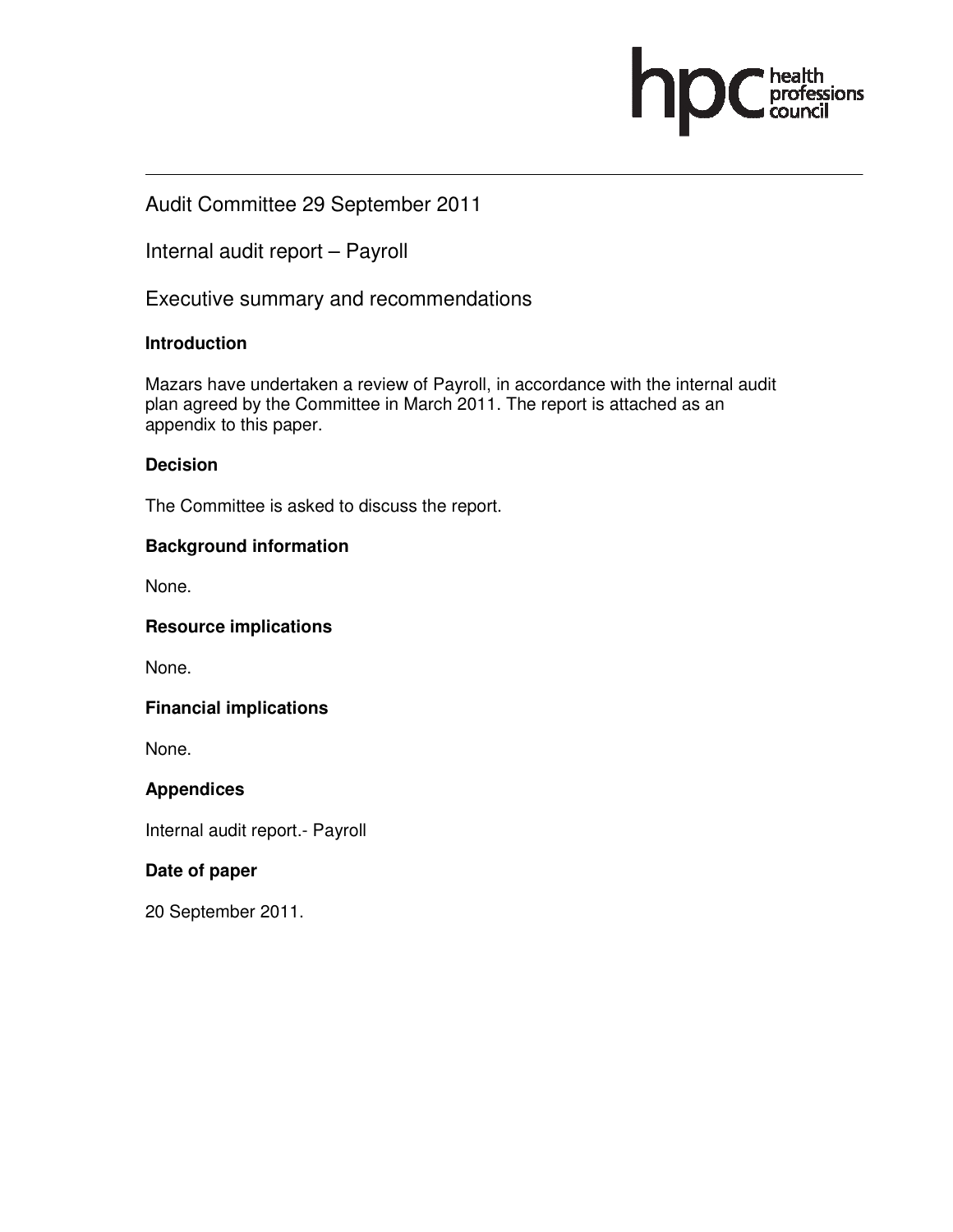

Internal Audit Report

**Core Financial Systems - Payroll (04.11/12)** 

**September 2011** 

**FINAL REPORT**

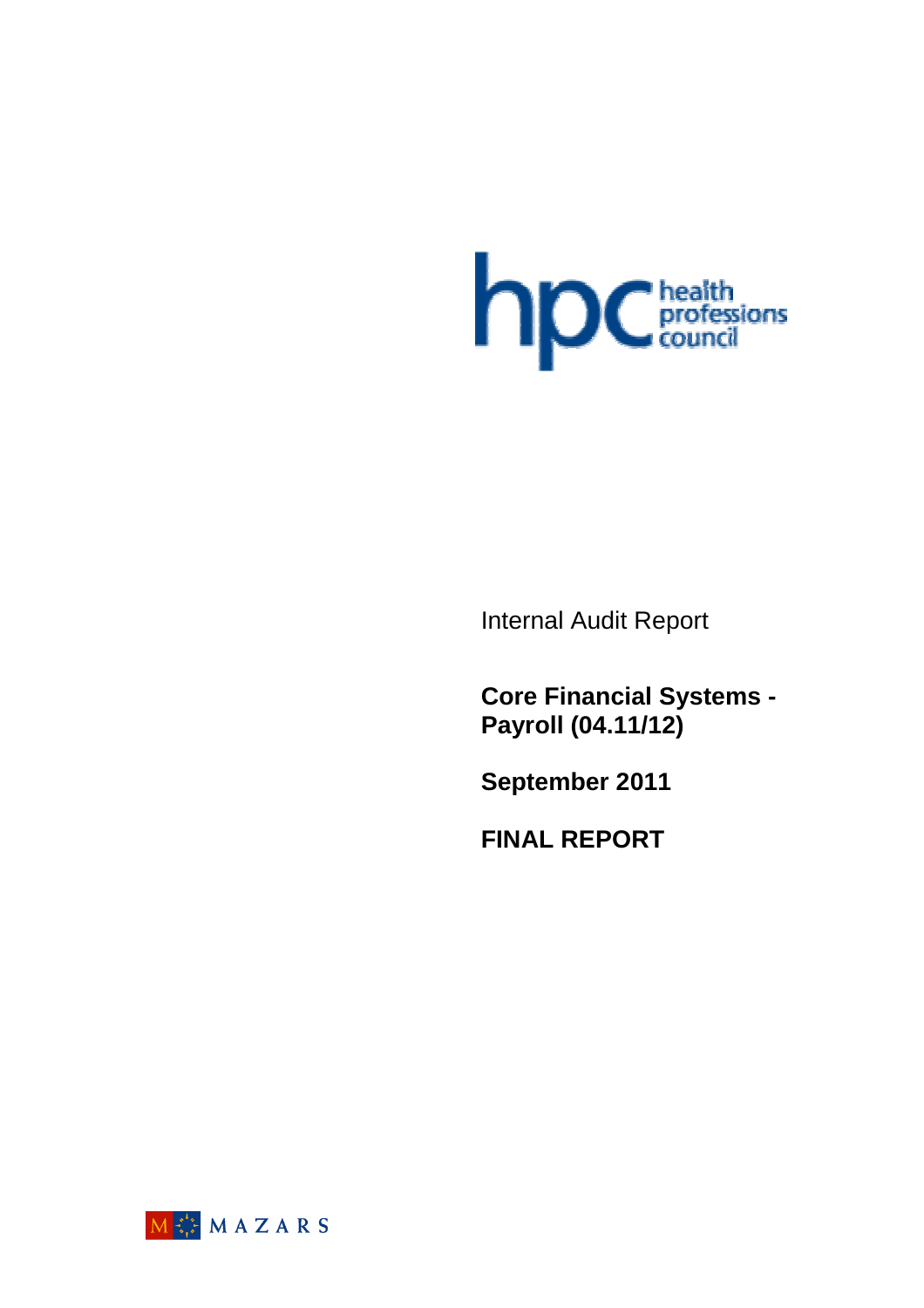## **CONTENTS**

| 1. Introduction                       | Page |
|---------------------------------------|------|
| 2. Background                         | 1    |
| 3. Scope and objectives of the audit  | 1    |
| 4. Audit Findings: One page summary   | 3    |
| 5. Summary of findings                | 4    |
| 6. Action plan agreed with management | 5    |

## **Appendix 1 – Definitions of Assurance Levels and Recommendations**

### **AUDIT CONTROL SCHEDULE:**

| <b>Client contacts</b>            | Gary Butler:<br>Director of Finance                    | <b>Internal Audit Team</b>               | Peter Cudlip:<br>Partner                                                           |
|-----------------------------------|--------------------------------------------------------|------------------------------------------|------------------------------------------------------------------------------------|
|                                   | Charlotte Milner:<br><b>Financial Controller</b>       |                                          | Graeme Clarke:<br>Director                                                         |
|                                   | Marc Seale:<br><b>Chief Executive</b><br>and Registrar |                                          | Peter Williamson:<br><b>Assistant Manager</b><br>James Sherrett:<br>Senior Auditor |
| Finish on Site \ Exit<br>Meeting: | 17 August 2011                                         | <b>Management</b><br>responses received: | 13 September 2011                                                                  |
| Draft report issued:              | 5 September 2011                                       | <b>Final report issued:</b>              | 13 September 2011                                                                  |

In the event of any questions arising from this report please contact Graeme Clarke, Director, Mazars LLP graeme.clarke@mazars.co.uk

#### **Status of our reports**

This report is confidential and has been prepared for the sole use of the Health Professions Council.

This report must not be disclosed to any third party or reproduced in whole or in part without the prior written consent of Mazars LLP. To the fullest extent permitted by law, no responsibility or liability is accepted by Mazars LLP to any third party who purports to use or rely, for any reason whatsoever, on this report, its contents or conclusions.

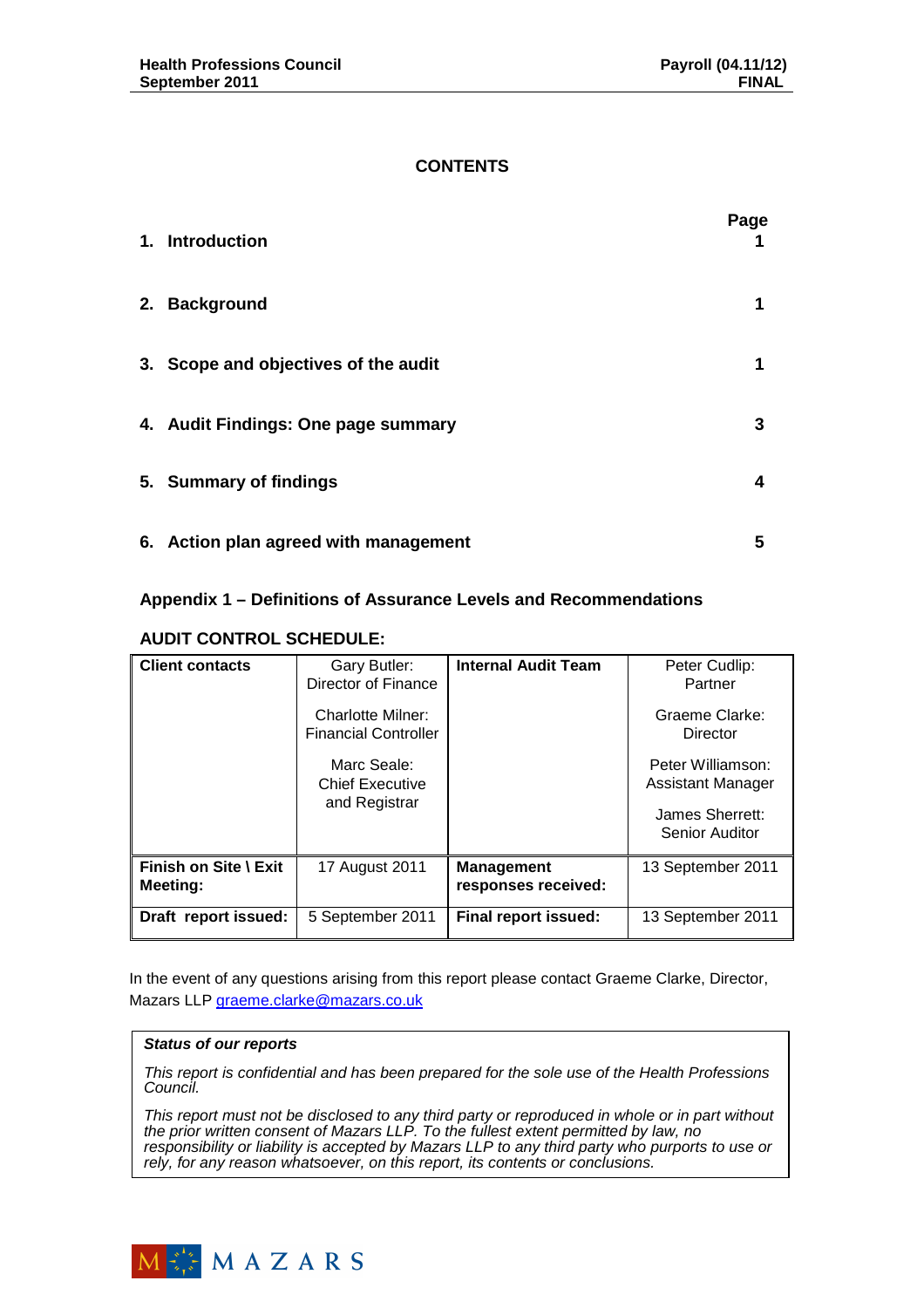### **1. INTRODUCTION**

- 1.1 As part of the Internal Audit Plan for 2011/12, we have undertaken a review of the Health Professions Council's (HPC) arrangements for the authorised, accurate and timely payment of salaries to HPC's employees. This area was included in the Plan due to the significance of risks associated within this area in HPC's Risk Register.
- 1.2 This audit formed part of our rolling annual coverage of HPC's Core Financial Systems and will support the financial management objectives of HPC, the Statement of Internal Control within the financial statements, and inform the work of HPC's External Auditors.
- 1.3 We are grateful to the Finance department for their assistance provided to us during the course of the audit.
- 1.4 This report is confidential and for the use of the Audit Committee and senior management of the Council. The report summarises the results of the internal audit work and, therefore, does not include all matters that came to our attention during the audit. Such matters have been discussed with the relevant staff.

## **2. BACKGROUND**

- 2.1 HPC's arrangements for the administration and processing of payroll is undertaken in-house within the Finance department.
- 2.2 The Sage Payroll system is used for the processing of the monthly payroll. This is used to pay the salaries and overtime payments to the 145 employees of HPC.
- 2.3 Staff overtime payments are paid on a monthly basis after an appropriately authorised overtime claim has been received by Finance. Deductions for employee pension contributions, Childcare Voucher and Corporate Gym Membership schemes and repayments of season ticket loans are also processed through the monthly payroll.
- 2.4 Gross monthly payroll costs have increased month-on-month this financial year-todate from approximately £352,000 in April 2011 to £406,000 in July 2011. This reflects recruitment to and increases in the staffing establishment since the prior year.

## **3. SCOPE AND OBJECTIVES OF THE AUDIT**

- 3.1 Our audit considered the following risks relating to the area under review:
	- Unauthorised payments to personnel (Risk 15.11);
	- Staff do not know what they are responsible for, or how they should carry out their duties, leading to non-compliance with legislation, laws or organisational policy and procedures;
	- Financial losses arising from fraud or error, inefficient processing or inappropriate activity (such as, ghost employees, payment of staff who no longer work at the Council, unauthorised payments, etc);
	- Financial charges and dissatisfied staff due to delayed payments to staff and/or third parties (such as payments to HMRC); and

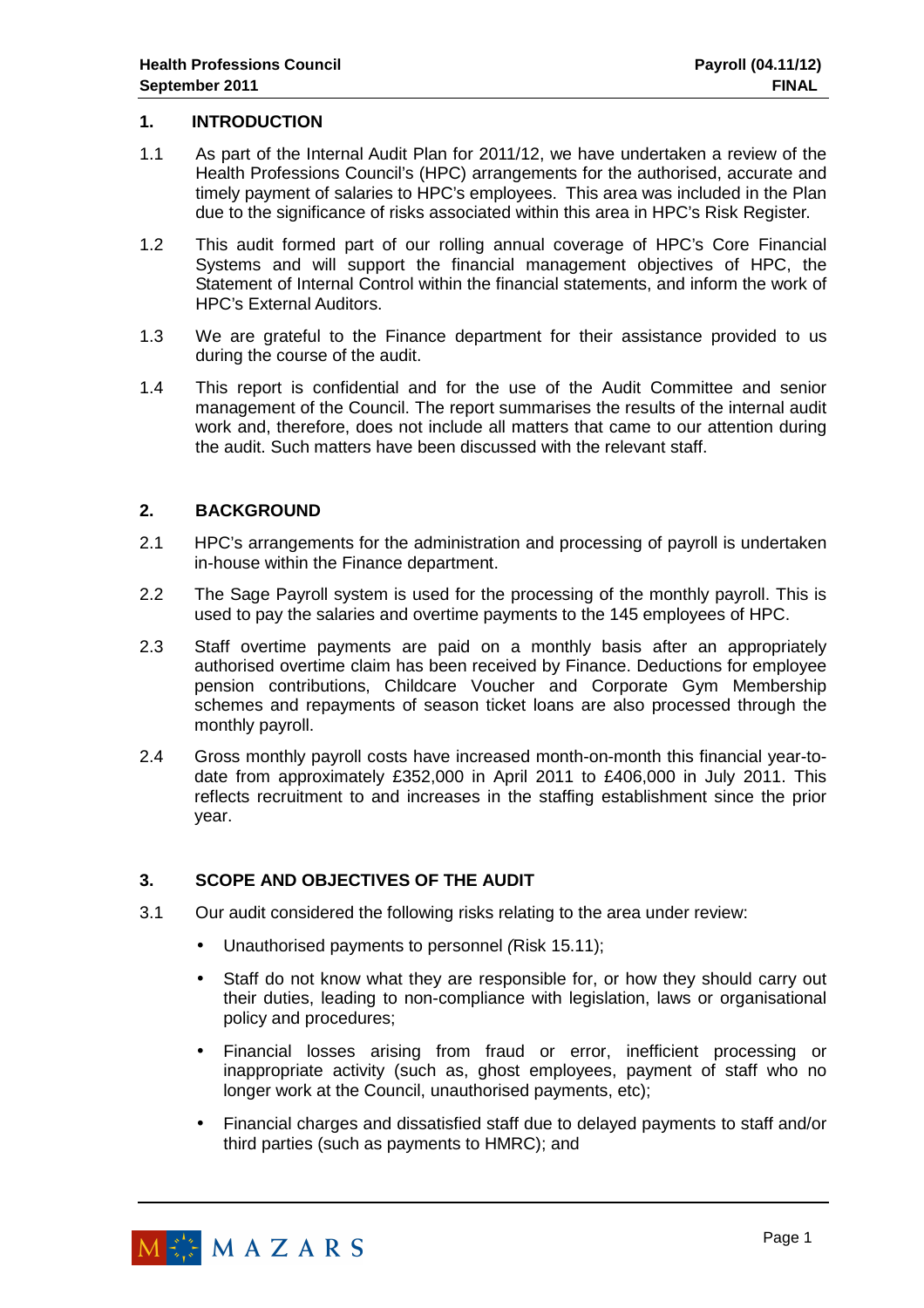- Poor decision-making due to poor quality or timeliness of information provided to management.
- 3.2 In reviewing the above risks, our audit considered the following areas:
	- Financial Regulations, policies and procedures relating to payroll activities;
	- Staff access to the payroll system and supporting records;
	- Administration, processing and authorisation of starters, leavers and amendments to standing data including, segregation of duties;
	- Processing and payment of staff overtime;
	- Information flows between HR and Payroll teams, including timeliness;
	- Review / authorisation of overall payroll / BACS payment;
	- Management information covering payroll including financial and budgetary reporting; and
	- Efficiency of payroll processes and use of Sage Payroll package.
- 3.3 The objectives of our audit were to evaluate the adequacy of controls and processes for the authorised, accurate and timely payment of salaries to HPC's employees, and the extent to which controls have been applied, with a view to providing an opinion on the extent to which risks in this area are managed. In giving this assessment, it should be noted that assurance cannot be absolute. The most an Internal Audit service can provide is reasonable assurance that there are no major weaknesses in the framework of internal control.
- 3.4 We are only able to provide an overall assessment on those aspects of the controls and processes for the authorised, accurate and timely payment of salaries to HPC's employees that we have tested or reviewed. The responsibility for maintaining internal control rests with management, with internal audit providing a service to management to enable them to achieve this objective. Specifically, we assess the adequacy of the internal control arrangements implemented by management and perform testing on those controls to ensure that they are operating for the period under review. We plan our work in order to ensure that we have a reasonable expectation of detecting significant control weaknesses. However, our procedures alone are not a guarantee that fraud, where existing, will be discovered.

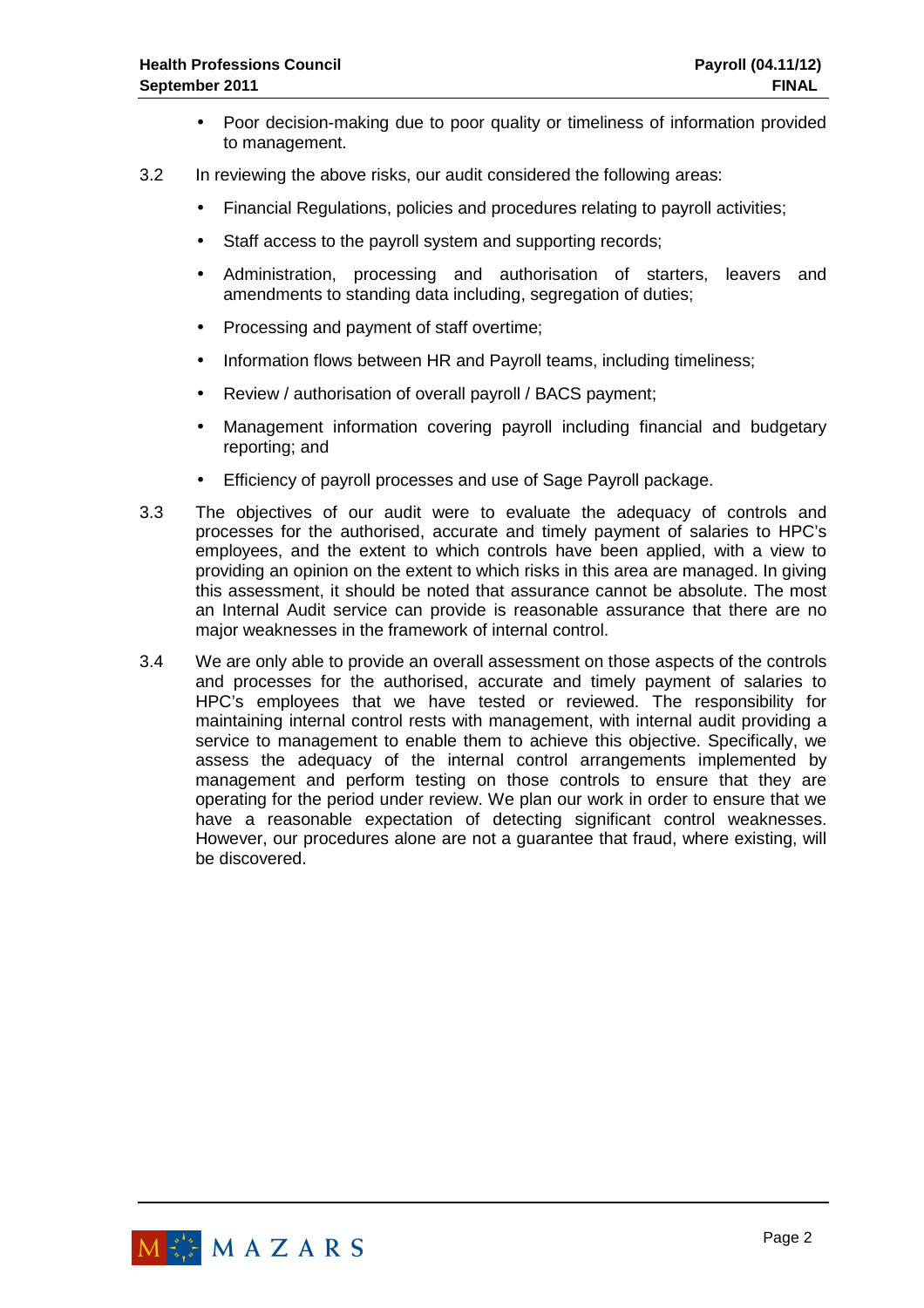# **4. AUDIT FINDINGS: ONE PAGE SUMMARY**

| <b>Assurance on effectiveness of internal controls</b> |                              |  |
|--------------------------------------------------------|------------------------------|--|
|                                                        | <b>Substantial Assurance</b> |  |

| <b>Recommendations summary</b> |                        |  |  |
|--------------------------------|------------------------|--|--|
| <b>Priority</b>                | No. of recommendations |  |  |
| 1 (Fundamental)                | None                   |  |  |
| 2 (Significant)                | None                   |  |  |
| 3 (Housekeeping)               | 3                      |  |  |
| <b>Total</b>                   | 3                      |  |  |

## **Risk management**

HPC's Risk Register identifies a specific risk around this area, 'Unauthorised payments to personnel' (Risk 15.11).

Mitigating controls for this risk include: Effective expense claim and payroll authorisation processes and segregation of duties; Regular audits and whistle-blowing policy; and, Professional Indemnity & fidelity (fraud) insurance for first £100k of loss.

We have reviewed these control measures as part of our audit and found them to be in place and operating effectively to reduce the potential for this risk to occur.

#### **Value for money**

There is currently no interface between the Sage Payroll package and the HR system. This results in many pieces of information such as starters, leavers and amendments to data being entered into the HR system and then 're-keyed' into the Payroll system.

Maintaining two databases with staff details and duplication of data entry are unlikely to be an efficient use of resources; although it is likely there would be financial costs associated with the implementation of such an interface.

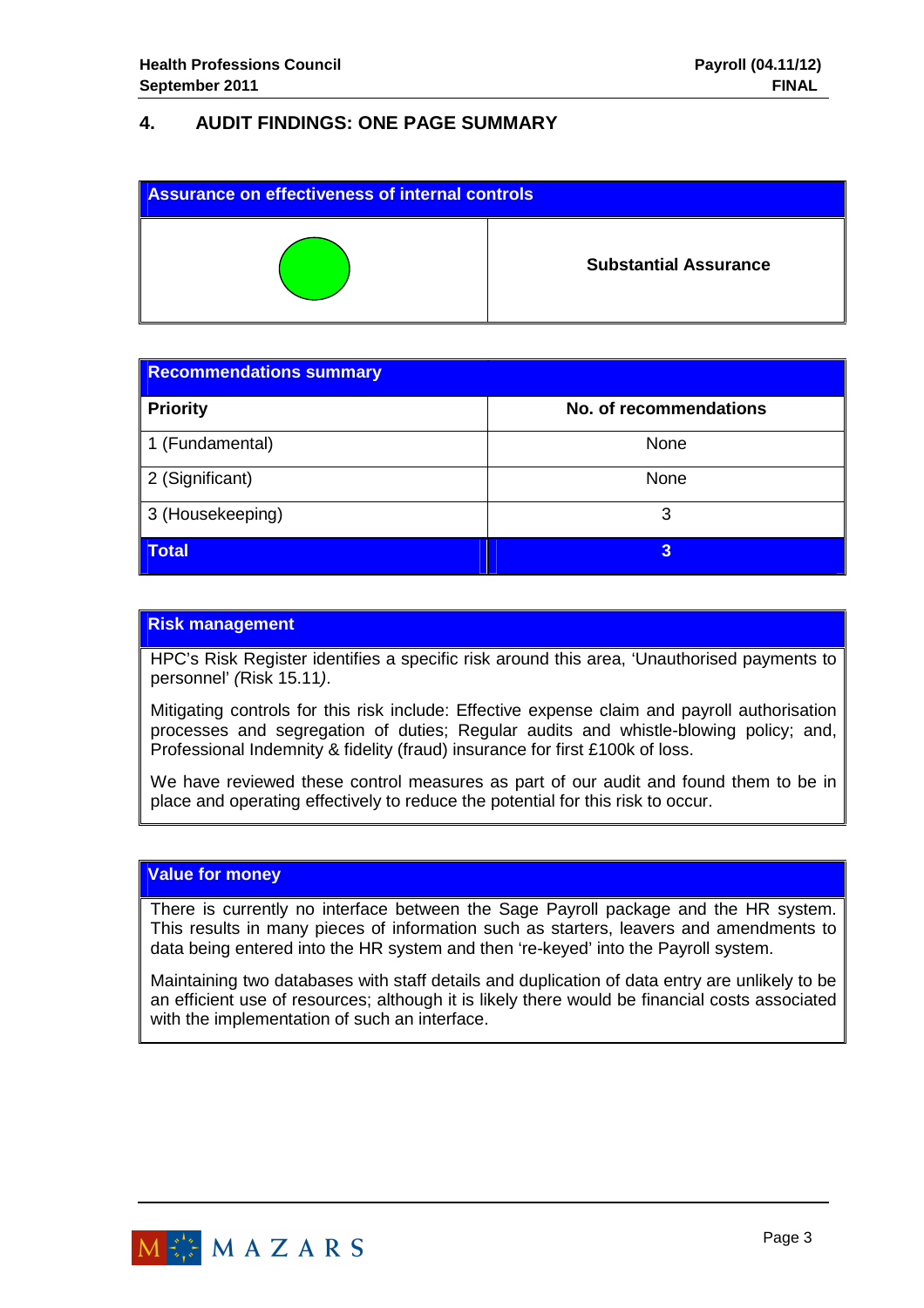### **5. SUMMARY OF FINDINGS**

#### **Overall conclusion on effectiveness and application of internal controls**

5.1 Taking account of the issues identified in paragraphs 5.2 and 5.3 below, in our opinion the control framework for the authorised, accurate and timely payment of salaries to HPC's employees, as currently laid down and operated at the time of our review, provides **substantial** assurance that risks material to the achievement of HPC's objectives in respect of this area are adequately managed and controlled.

#### **Areas where controls are operating effectively**

- 5.2 The following are examples of controls which we have considered are operating effectively at the time of our review:
	- Access to the Sage Payroll package, electronic payroll records and hard copy records is restricted to appropriate members of staff;
	- All those starters, leavers and amendments to payroll data sampled during the audit had been appropriately authorised and processed in a timely manner;
	- Those deductions for employee pension contributions, Childcare Voucher s, Corporate Gym Membership schemes and repayments of season ticket loans sampled had been processed accurately and in a timely manner;
	- Overtime claims are submitted on a standard Overtime Claim Form and those sampled had been signed-off by the claimant and authorised by the claimant's line manager;
	- Information flows from HR to Finance are timely and enable the monthly payroll to be processed in order to meet payment deadlines; and
	- There is clear segregation of duties of preparation and approval of the BACS Batch Payment runs.

#### **Areas of good practice**

5.3 Through our testing, we highlighted one particular area of good practice which related to Heads of Department receiving monthly Departmental Costing Analysis reports which enable them to confirm that staffing costs are appropriately allocated to their cost centres and to aid budgetary monitoring and control.

#### **Areas for further improvement**

5.4 We identified certain areas where there is scope for further improvement in the control environment. The matters arising have been discussed with management, to whom we have made a number of recommendations. The recommendations have been, or are being, addressed as detailed in the management action plan (Section 6 below).

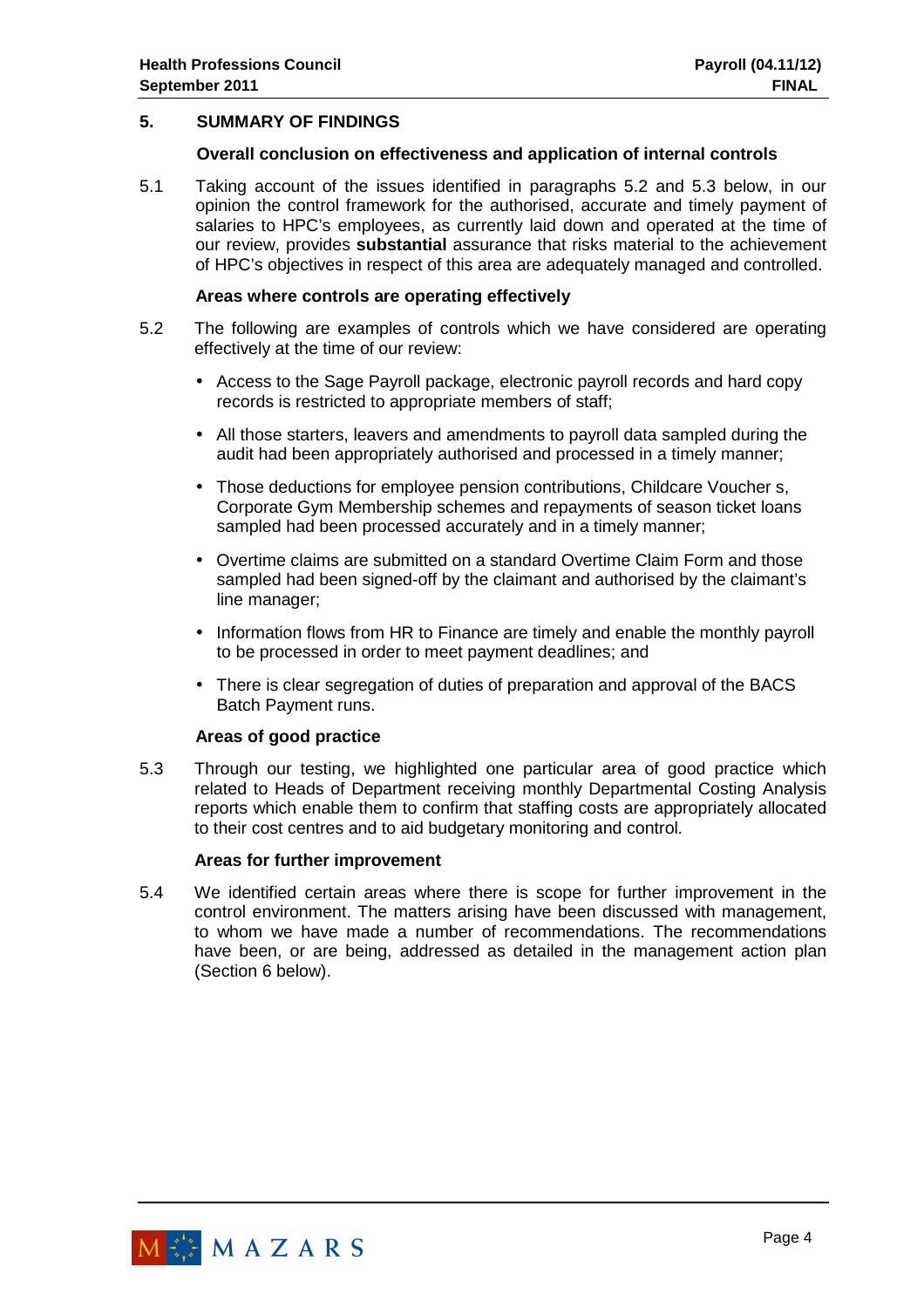## **6. ACTION PLAN**

Risk 3: Financial losses arising from fraud or error, inefficient processing or inappropriate activity (such as, ghost employees, payment of staff who no longer work at the Council, unauthorised payments, etc).

|     | <b>Observation/Risk</b>                                                                                                                                                                                                                                                                                                                                                                                                                                                                                                                                                                                                                                                                                                                                                                                                                                                                                                                           | <b>Recommendation</b>                                                                                                                                                                                                                                                                                                                                                                                                                                                                                    | <b>Priority</b>              | <b>Management</b><br>response                                                                                                                                          | <b>Timescale/</b><br><b>responsibility</b> |
|-----|---------------------------------------------------------------------------------------------------------------------------------------------------------------------------------------------------------------------------------------------------------------------------------------------------------------------------------------------------------------------------------------------------------------------------------------------------------------------------------------------------------------------------------------------------------------------------------------------------------------------------------------------------------------------------------------------------------------------------------------------------------------------------------------------------------------------------------------------------------------------------------------------------------------------------------------------------|----------------------------------------------------------------------------------------------------------------------------------------------------------------------------------------------------------------------------------------------------------------------------------------------------------------------------------------------------------------------------------------------------------------------------------------------------------------------------------------------------------|------------------------------|------------------------------------------------------------------------------------------------------------------------------------------------------------------------|--------------------------------------------|
| 6.1 | Observation: In review of a sample of 20 'acting-up<br>payments' made in the current financial year it was<br>noted:<br>- In one case (employee reference 313) an allowance<br>had been correctly calculated and pro-rated for the part<br>of May 2011, however, in June 2011 the pro-rated<br>amount was paid again rather than a full month<br>resulting in an underpayment of £57.68;<br>- of the nine members of staff for which the payments<br>related to, six received 15% of their employee's salary<br>in their substantive position as stated in the Employee<br>Handbook. In the remaining three cases one member<br>of staff received 20% and two received 5%.<br>During the audit we were informed that the Acting-Up<br>Allowance policy is currently being reviewed and<br>updated.<br>Risk: Acting-Up Allowances are not correctly<br>calculated or paid potentially resulting in financial loss<br>and / or reputational damage. | The underpayment of £57.68<br>should be corrected in the next<br>payroll run. Care should be<br>taken to ensure that the<br>correct acting-up allowance is<br>paid.<br>The Employee Handbook<br>should be updated to reflect<br>the practice of acting-up<br>allowances not always being<br>paid at 15% of the salary of the<br>employee's substantive<br>position. In addition, the<br>sections relating to Overtime /<br>TOIL and Redundancy should<br>be updated when these<br>policies are reviewed. | Housekeeping<br>Housekeeping | Item noted.<br>Correction was<br>made in following<br>month.<br>Noted. Policies<br>have been<br>reviewed and<br>employee<br>handbook was<br>updated in August<br>2011. | N/a<br>N/a                                 |

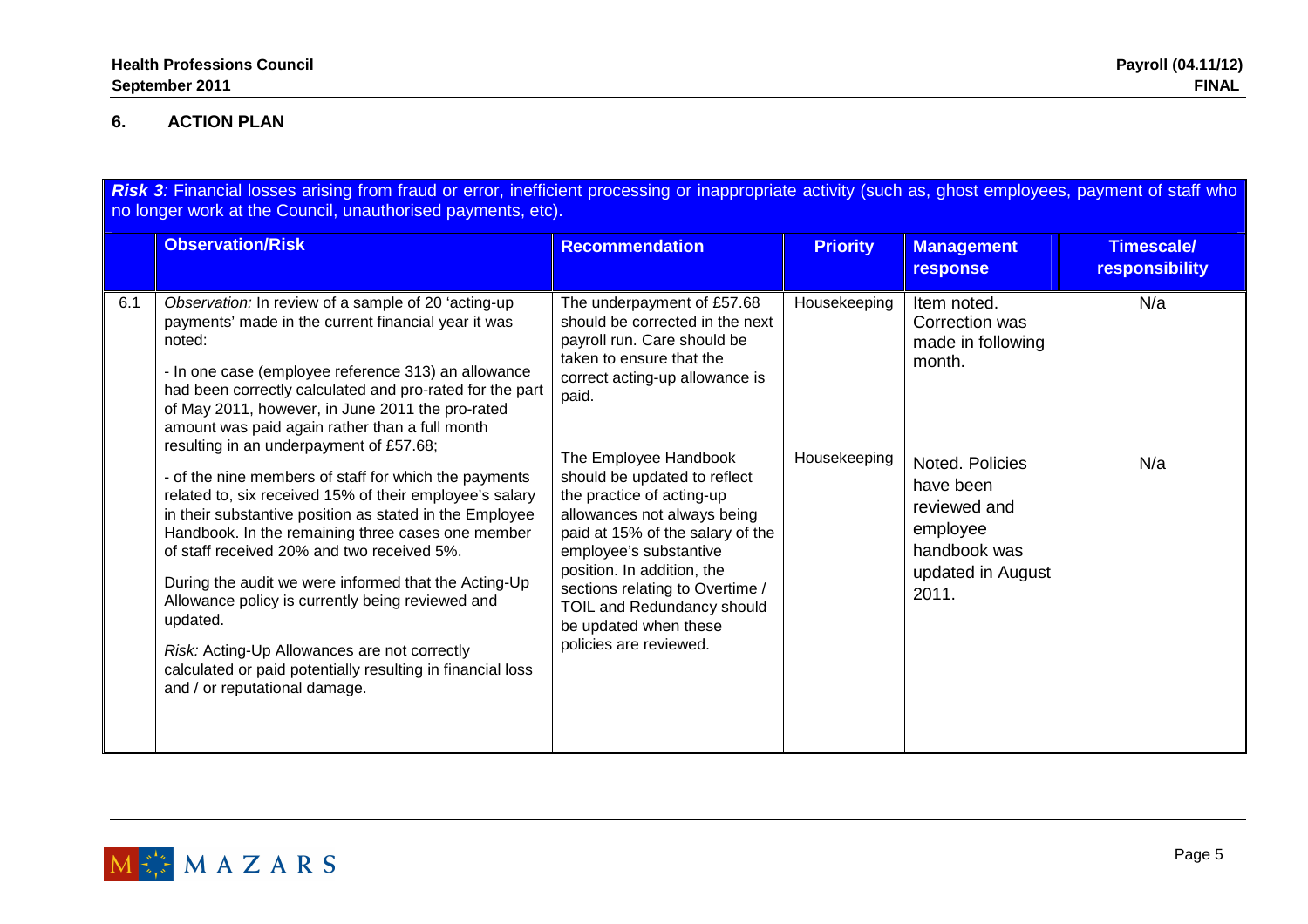|     | Risk 3: Financial losses arising from fraud or error, inefficient processing or inappropriate activity (such as, ghost employees, payment of staff who<br>no longer work at the Council, unauthorised payments, etc).<br><b>Observation/Risk</b>                                                                                                                                                                                                                                                                                                                                                                                                                                                                                                                                                                                              | <b>Recommendation</b>                                                                                                                                                                                   | <b>Priority</b> | <b>Management</b><br>response                                                                                                                                                                                                     | <b>Timescale/</b><br><b>responsibility</b>                                                         |
|-----|-----------------------------------------------------------------------------------------------------------------------------------------------------------------------------------------------------------------------------------------------------------------------------------------------------------------------------------------------------------------------------------------------------------------------------------------------------------------------------------------------------------------------------------------------------------------------------------------------------------------------------------------------------------------------------------------------------------------------------------------------------------------------------------------------------------------------------------------------|---------------------------------------------------------------------------------------------------------------------------------------------------------------------------------------------------------|-----------------|-----------------------------------------------------------------------------------------------------------------------------------------------------------------------------------------------------------------------------------|----------------------------------------------------------------------------------------------------|
| 6.2 | Observation: Finance receive an HR Pack on a<br>monthly basis which includes the HR Summary<br>spreadsheet and relevant supporting documentation<br>detailing starters; leavers; contractual variations;<br>acting-up allowances; changes to address etc.<br>Whilst our review confirmed that this information was<br>received by Finance, in a timely manner and before<br>the deadline of the $15th$ of the month, as there is<br>currently no direct interface between the HR Systems<br>and Sage, the information has to be entered again on<br>to Sage.<br>It is noted that a review of the HR system is planned to<br>be undertaken.<br>Risk: Holding two databases with staff details and<br>duplication of data entry are unlikely to be an efficient<br>use of resources.<br>Errors are more likely to arise where data is re-keyed. | As part of the planned review<br>of the HR system,<br>consideration should be given<br>to a more effective interface<br>between the HR and Payroll<br>systems to avoid duplication in<br>entry of data. | Housekeeping    | Project proposal<br>to review HR &<br>partners<br>information<br>systems,<br>including link to<br>payroll to be<br>submitted to<br>Executive team in<br>November 2011.<br>If agreed will form<br>part of 2012/13<br>project plan. | Director of Finance<br>Timescales pending<br>outcome of Executive<br>Team meeting<br>November 2011 |